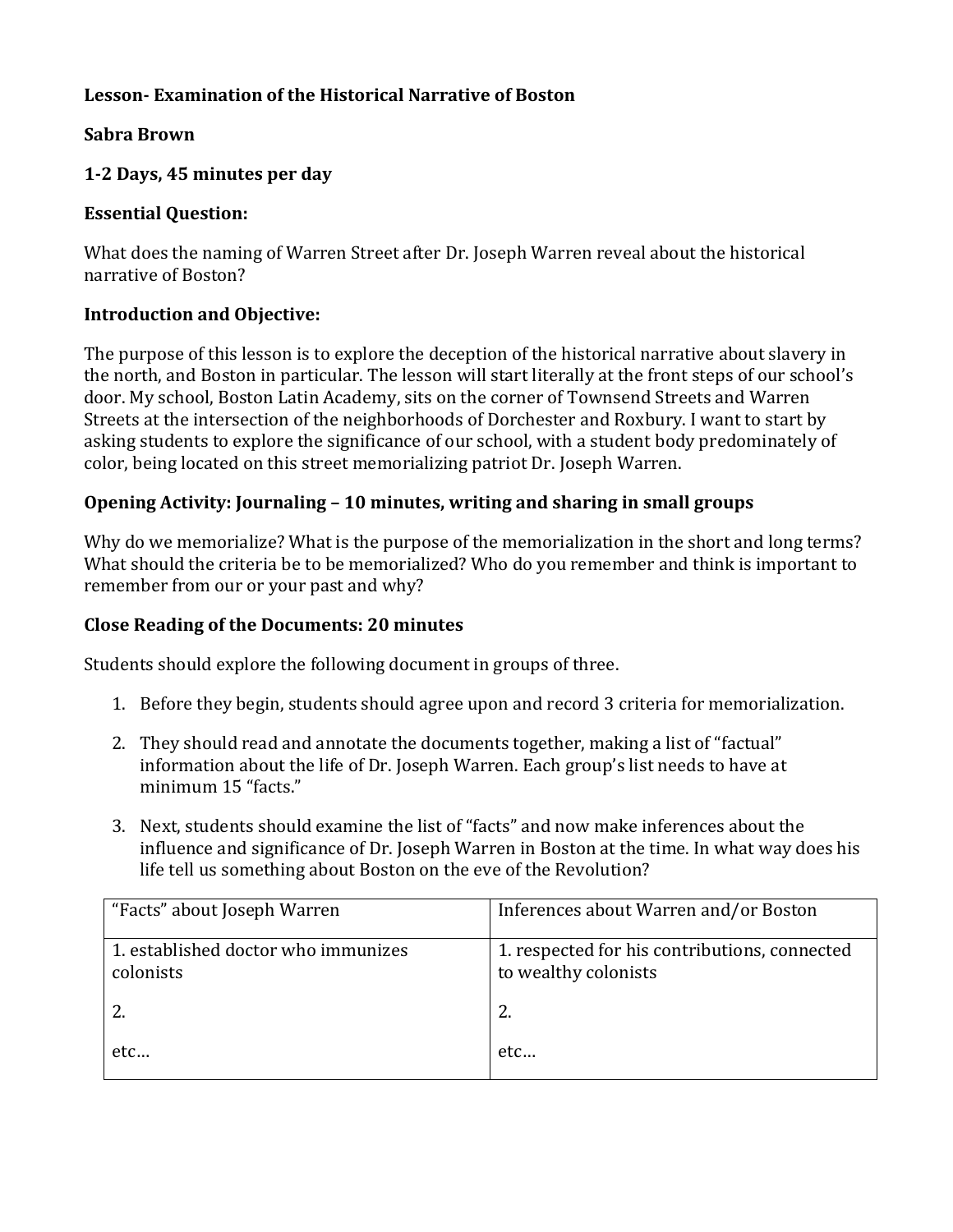## **Structured Academic Discussion: 15 minutes**

The group of three should now discuss whether Dr. Joseph Warren should be memorialized. Refer to the criteria you developed in the beginning. However, in the course of this discussion, you can make revisions to these criteria. There are three possible positions that students can select in this structured conversation: Warren (1) deserves to be memorialized (2) should be memorialized with qualifications or (3) should not be memorialized at all.

- Each member of the group is assigned one position to defend.
- Then each student will develop an argument that consists of a claim and warrant. (For example- Dr. Joseph Warren should not be memorialized with a street name because he....) Then each student should find evidence from the documents to support the argument. The preparation time is 10 minutes in length.
- Next, the group will have an open-ended discussion debating these positions. The discussion will last for 10- 15 minutes, depending on interest. There are no particular rules for this discussion. It could proceed naturally, but you could also advise students to proceed as follows:
	- $\circ$  1 presents, 2 and 3 respond with points of agreement, disagreement and questions
	- $\circ$  Then 2 presents, and 1 and 3 respond with points of agreement, disagreement and questions
	- $\circ$  Then 3 presents, and 1 and 2 respond with points of agreement, disagreement and questions
- Lastly, students drop the assigned positions and come to a consensus. What is the right thing to do? Why? What are the benefits and drawbacks to your consensus choice?
- Small groups will share out their consensus views with the larger group.

### **Closer: Journaling- 10 minutes**

Students should journal about the following question: What does the naming of Warren Street after Dr. Joseph Warren reveal about the historical narrative of Boston? Discuss how, why and who has recorded this history, as well the legacy of these choices.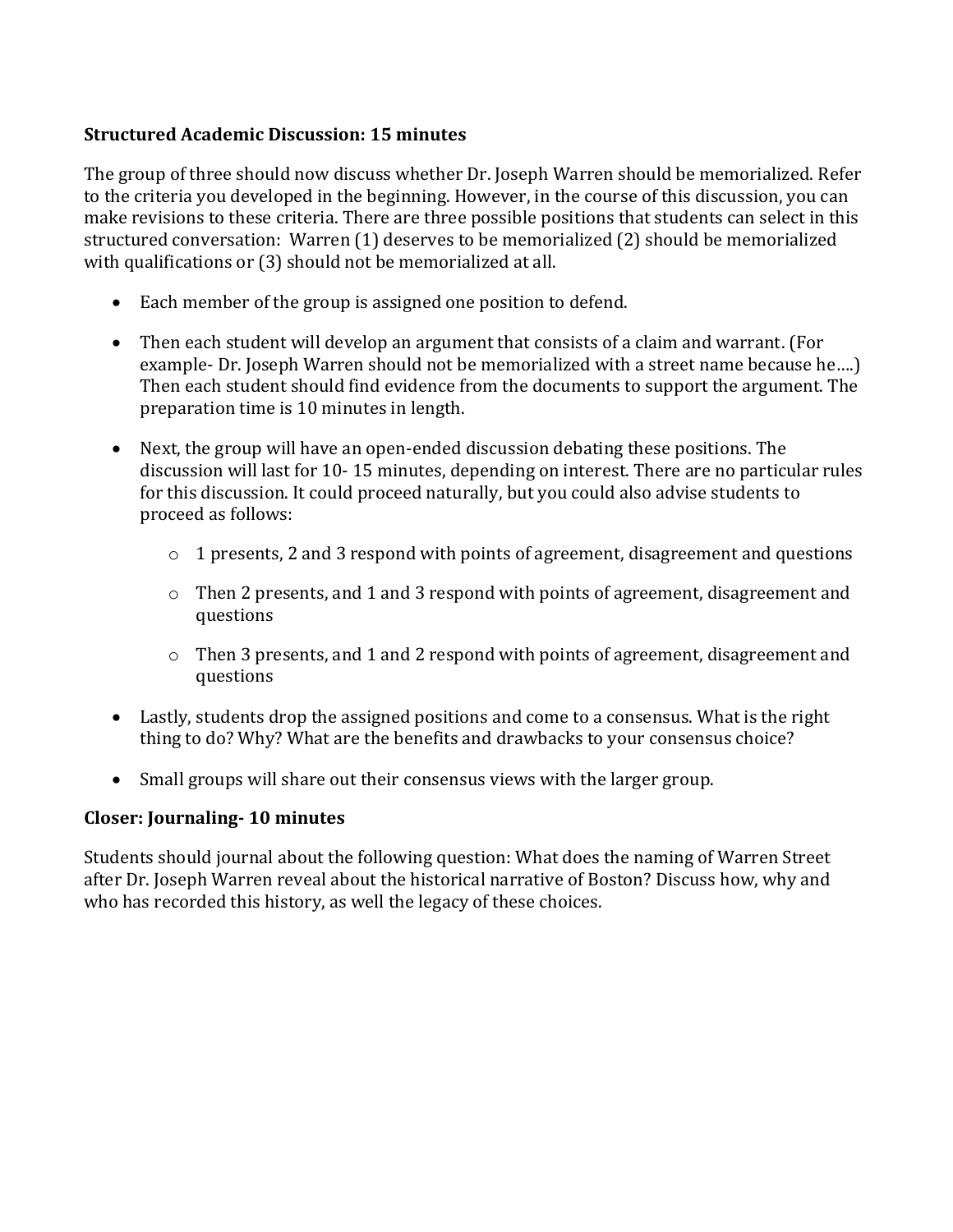### **Dr. Joseph Warren Document Set**

Document 1- *Joseph Warren* by John Singleton Copley ( about 1765)



Source: About 1765, Joseph Warren (1741-1775), Boston; 1775, by descent to the brother of the sitter, Dr. John Warren (1753-1815), Boston; 1815, by descent to his daughter, Rebecca Warren Brown (1789-1855), Boston; 1855, by descent to her son, Buckminster Brown, M.D. (1819-1891), Boston; 1891, to his wife, Sarah Alvord Brown, residuary legatee under the will of Buckminster Brown; 1895, gift of Buckminster Brown, M.D. to the Museum of Fine Arts through Carolyn M. Matthews, M. D., Trustee. (Accession Date: November 5, 1895) <http://educators.mfa.org/americas/joseph-warren-18690>

### Document 2- *The Death of General Warren at the Battle of Bunker Hill, 17 June, 1775* by John Trumball (painted between 1815 to 1831)



Source: Between 1815 and 1831, commissioned by the Warren family; 1909, descended in the Warren family to J. Collins Warren (1842-1927), Boston; 1927, by inheritance to his son, Joseph Warren (1875-1942), Cambridge, Mass.; 1942, to his estate; 1946, by inheritance to his son, Howland Shaw Warren (1910-2003), Nahant, Mass.; 1977, gift of Howland S. Warren to the Museum of Fine Arts Boston. (Accession Date: December 15, 1977)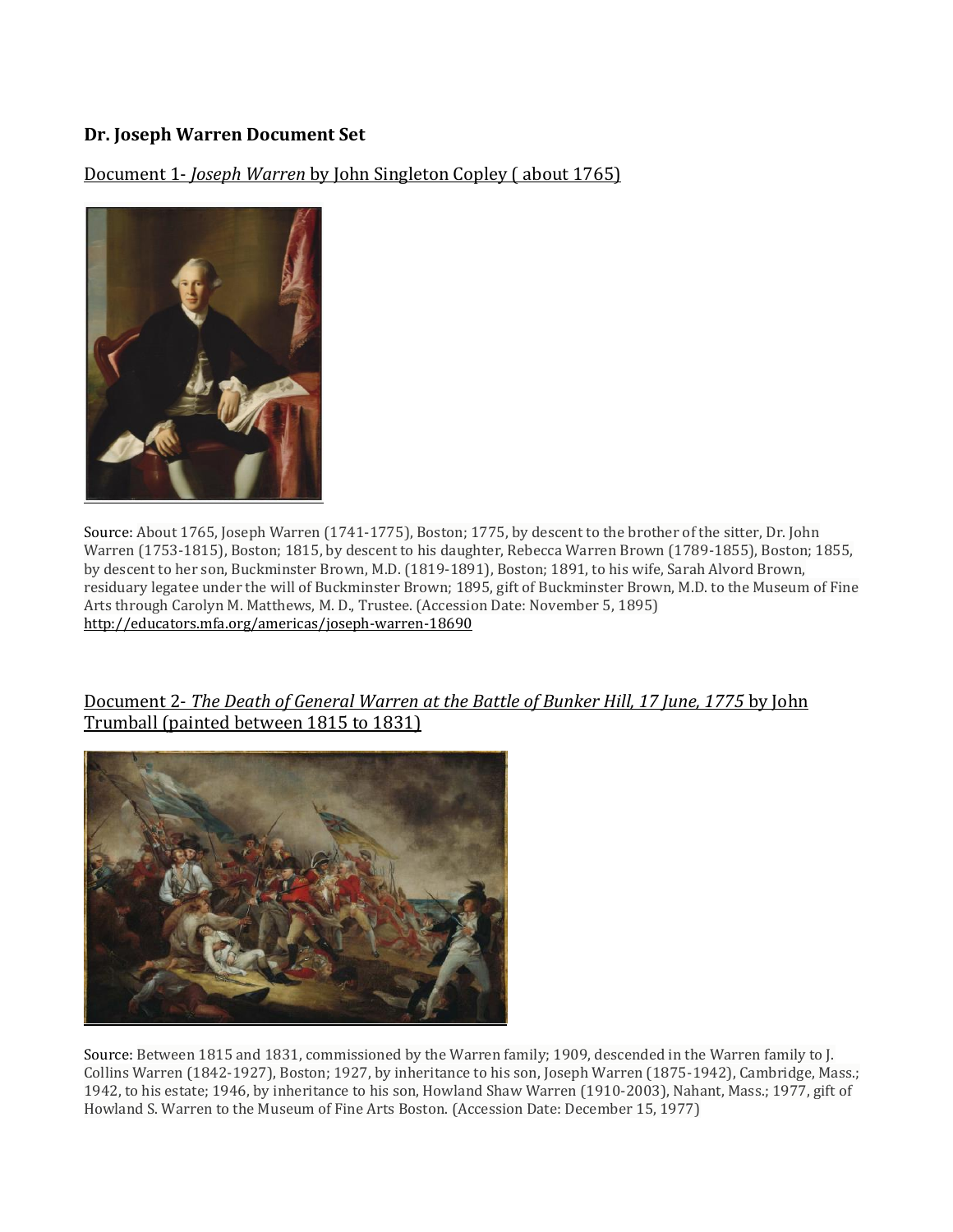http://www.mfa.org/collections/object/the-death-of-general-warren-at-the-battle-of-bunkers-hill-17-june-1775- 34260

### Document 3- *Gilder Lerhman* Biographical Entry on Joseph Warren

Joseph Warren (1741–1775) was a Massachusetts physician turned Revolutionary leader. Warren befriended John Adams in the 1760s and in the 1770s emerged as a vocal critic of British rule. Following the Coercive Acts (Intolerable Acts) of 1774, Warren helped draft the Suffolk Resolves. In April 1775 he sent Paul Revere and William Dawes on their famous ride to warn of the impending arrival of the British. On June 14, 1775, Warren was named a major general in the army, but he was killed just three days later in the Battle of Bunker Hill (Breed's Hill).

Source: https://www.gilderlehrman.org/history-by-era/road-revolution/timeline-terms/joseph-warren

#### Document 4- National Park Service Description of Dr. Joseph Warren's Life

When a person dies suddenly, tragically, especially in the "prime of life", we tend to frame his /her life in those final moments. We can all name such people: John F. Kennedy, Amelia Earhart, the victims of September 11th. These are our heroes. Such a man was Joseph Warren.

Joseph Warren was, undoubtedly, the hero of Bunker Hill and by dying on that hill that June day in 1775; he became the embodiment of the young nation's sacrifice. The question remains; how do we separate the hero from the man? How did Joseph Warren, physician, find himself on that fated hill just six days after his 34th birthday?

Joseph Warren was born in Roxbury, MA on June 11, 1741, the eldest of four sons of Joseph Warren, a farmer, who died after falling out of an apple tree. Joseph, Jr. would attend Harvard, teach briefly at the Latin School and then study to be a physician (as his mother's father had been). He married Elizabeth Hooten on 6 September, 1764. Elizabeth brought as her dowry a considerable fortune she had inherited.

Dr. Warren began his participation in the radical cause in 1767, with the passage of the Townsend Acts. Warren's response was a series of articles in the Boston Gazette under the pseudonym "A True Patriot". These articles so angered the royal governor that he attempted to charge Warren and the publishers of the newspaper with libel, but the grand jury refused to bring forth a true bill.

After the publishing of the articles, Warren's star began to rise in the radical circles. His friendship with Samuel Adams as well as family ties with James Otis (his brother-in-law) and Masonic connection with Paul Revere and other rebel luminaries would put him in the thick of the separatist movement. Warren would become chairman of the Committee of Safety after the "Boston Massacre" of 1770 and would deliver two of the famous orations on the anniversaries of that event.

While Samuel Adams was away in Philadelphia in 1774, attending to the business of the Continental Congress, Joseph Warren assumed Adam's leadership role in Boston and became involved with the raising of militias and procurement of arms and powder. A few months later Adams and John Hancock would return to Massachusetts to find the Crown had placed a price on their heads. It was Joseph Warren, who would direct Paul Revere and William Dawes to warn the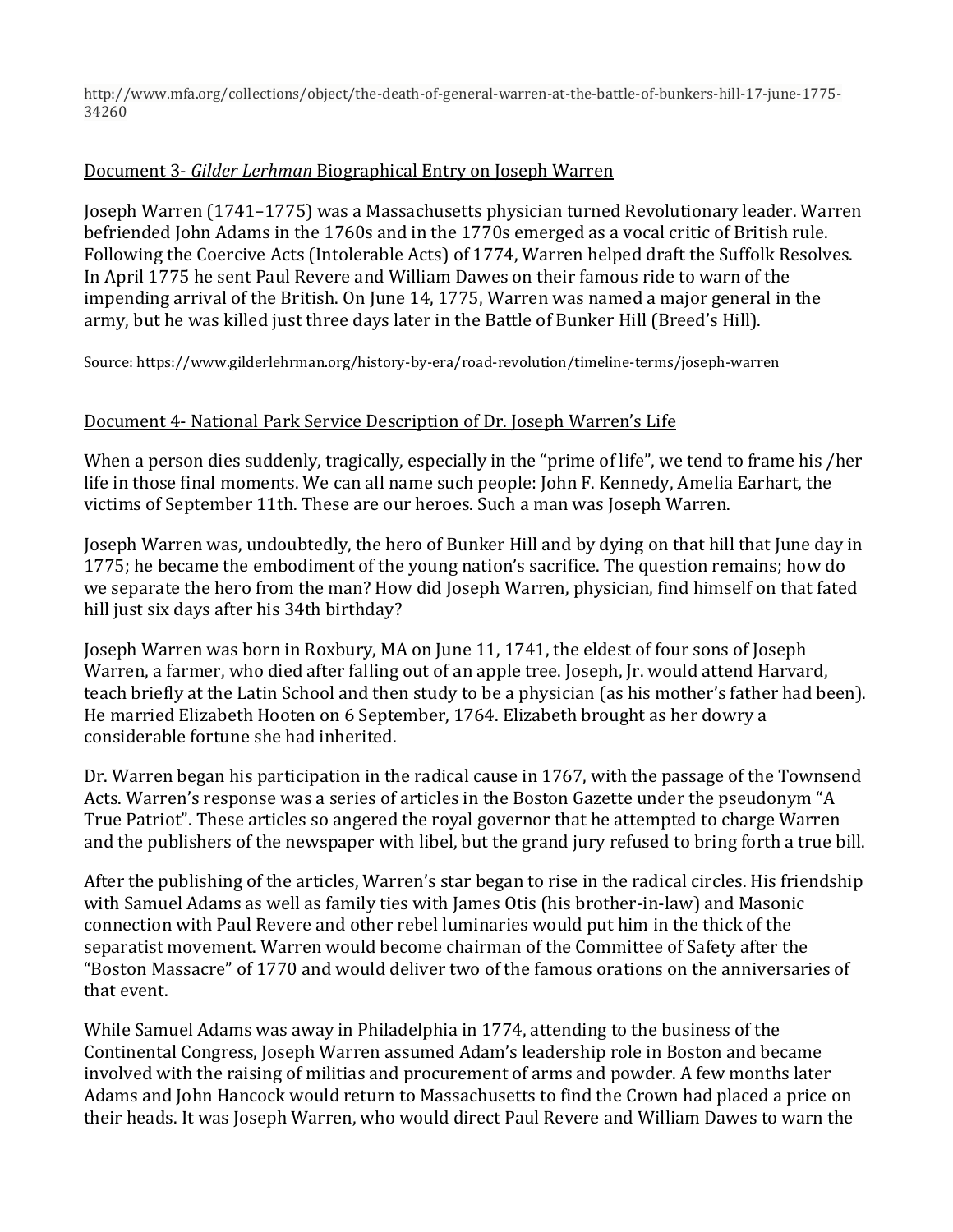two leaders that British soldiers were heading toward their sanctuary in Lexington, MA to arrest them on 18 April, 1775.

The news of the skirmishes at Lexington and Concord would cause Warren to leave his patients in the care of his assistant, William Eustis and ride toward the scene of battle. He would spend the next six weeks readying the militia for the inevitable battles to come. For his efforts, he was elected second general in command of the Massachusetts forces by the Provincial congress on 14 June, 1775.

After meeting with the committee of safety at General Artemas Ward's headquarters on Cambridge common on the morning of 17 June, Warren learned that British forces had landed at Charlestown. About noon, he rode over to the American fortifications on Breed's Hill. The rest is the stuff of legends: Warren refused to take command, instead going into the line as a regular volunteer. On the third and final British assault near the redoubt, while attempting to rally the militia, Warren was instantly killed by a ball between the eyes. The men that Warren had rallied in those last moments were a spectrum of Massachusetts society: merchants, farmers, mechanics, laborers; white men, black men, both slave and free and indigenous people; all fighting for their freedom. How ironic that the leader was a slave owner.

The British forces, upon taking the field, placed Warren's body in a common mass grave. His remains were later identified by Paul Revere, who identified him by the set of false teeth he had fashioned for him.

Joseph Warren became an instant hero. His death was immortalized in John Trumbull's painting; "The Death of General Warren" King Solomon's Lodge honored their Grand Master with the first Bunker Hill Monument, which now resides in the base of the present monument. In New England, every state has a town named in his honor. In death he was a hero, his life cut tragically short, and his potential unknown.

He left four small children orphaned (their mother had died in April, 1773), whose welfare remained in dire straits until 1778, when General Benedict Arnold (who had befriended Warren at Cambridge) gave \$500 for their education and petitioned Congress for the amount of a major – general's half pay for their welfare until the youngest reached majority.

In the course of just a decade, Dr. Joseph Warren married, fathered four children, furthered the revolutionary movement in Boston and died a hero's death. Perhaps, Edna St. Vincent Millay could have been speaking of Joseph Warren when she wrote, "My candle burns at both ends; It will not last the night; But ah, my foes and oh, my friends, it gives a lovely light!"

Source: https://www.nps.gov/bost/learn/historyculture/warren.htm

### Document 5- Dr. Joseph Warren's Writing on the American Revolution

Date: March 5, 1772

"May we ever be a people favoured of GOD. May our land be a land of liberty, the seat of virtue, the asylum of the oppressed, a name and a praise in the whole earth."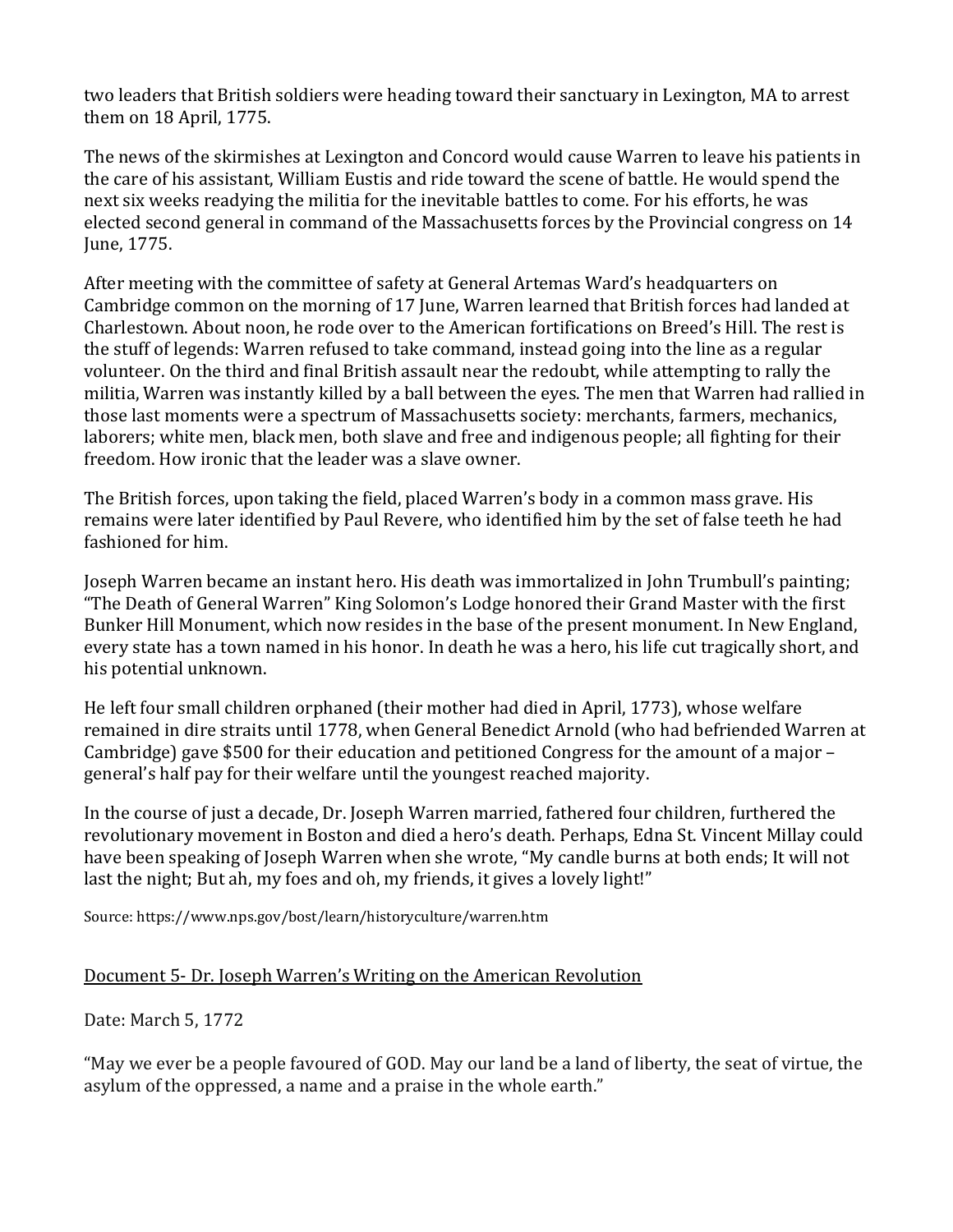"In young and new formed communities…the motives which urged to the social compact, cannot be at once forgotten, and that equality which is remembered to have subsisted so lately among them, prevents those who are clothed with authority from attempting to invade the freedom of their brethren… [E]very member feels it to be his interest, and knows it to be his duty, to preserve inviolate the constitution on which the public safely depends…"

"When they [Pilgrims] came to this New World, which they fairly purchased of the Indian natives, the only rightful proprietors, they cultivated the then barren soil, by their incessant labour, and defended their dear bought possessions with the fortitude of the Christian, and the bravery of the hero."

"I am very much at loss to know by what figure of rhetoric, the inhabitants of this province can be called FREE SUBJECTS, when they are obliged to obey implicitly such laws as are made for them by men three thousand miles off, whom they know not, and whom they never have empowered to act for them; or how they can be said to have PROPERTY when a body of men, over whom they have not the least control, and who are not in any way accountable to them, shall oblige them to deliver up any part, or the whole of their substance, without even asking their consent…"

"None but they who set a just value upon the blessings of liberty are worthy to enjoy her."

"[I]f you, from your souls, despise the most gaudy dress that slavery can wear; if you really prefer the lonely cottage (whilst blest with liberty) to gilded palaces, surrounded with the ensigns of slavery, you may have the fullest assurance that tyranny, with her accursed train, will hide their hideous heads in confusion, shame and despair…"

Source: *An Oration Delivered March 5th, 1772. At the Request of the Inhabitants of the Town of Boston; to Commemorate the Bloody Tragedy of the Fifth of March, 1770*. 2nd ed. Boston: Edes and Gill by order of the town of Boston, 1772. Reprinted many times both during the Revolutionary era and in collections of the Massacre Orations through the midnineteenth century. [http://www.drjosephwarren.com/2011/10/may-our-land-be-a-land-of-liberty-1772-oration](http://www.drjosephwarren.com/2011/10/may-our-land-be-a-land-of-liberty-1772-oration-highlights/)[highlights/](http://www.drjosephwarren.com/2011/10/may-our-land-be-a-land-of-liberty-1772-oration-highlights/)

### Document 6- Private Papers of Dr. Joseph Warren

Date: June 28, 1770

"I the Subscriber having this day purchas'd a Negro Boy of Joshua Green have made the follow<sup>g</sup> : conditions with him viz. That I will add Ten Pounds Lawfull Money to be paid in Potter's Ware manufactur'd in this Town in three years to the Thirty pounds first agreed for if in 3 Months from this date I shall think the negro worth the money & if I do not think him worth the additional ten pounds I will reconvey him to sd: Green he return<sup>g</sup> the two Notes I gave him for the negro, one for 17.£ & the other for 13.£, both of them bearing date herewith. — Joseph Warren

[Page 2] It is also further agreed that in case of my decease that the within mention'd negro shall become the property of said Green; he deliver<sup>g</sup> up my two notes. —

[Page 3, *Endorsement*] Dr: Warren's Obl: to pay 10.£ in Pott: Ware June 1773 — "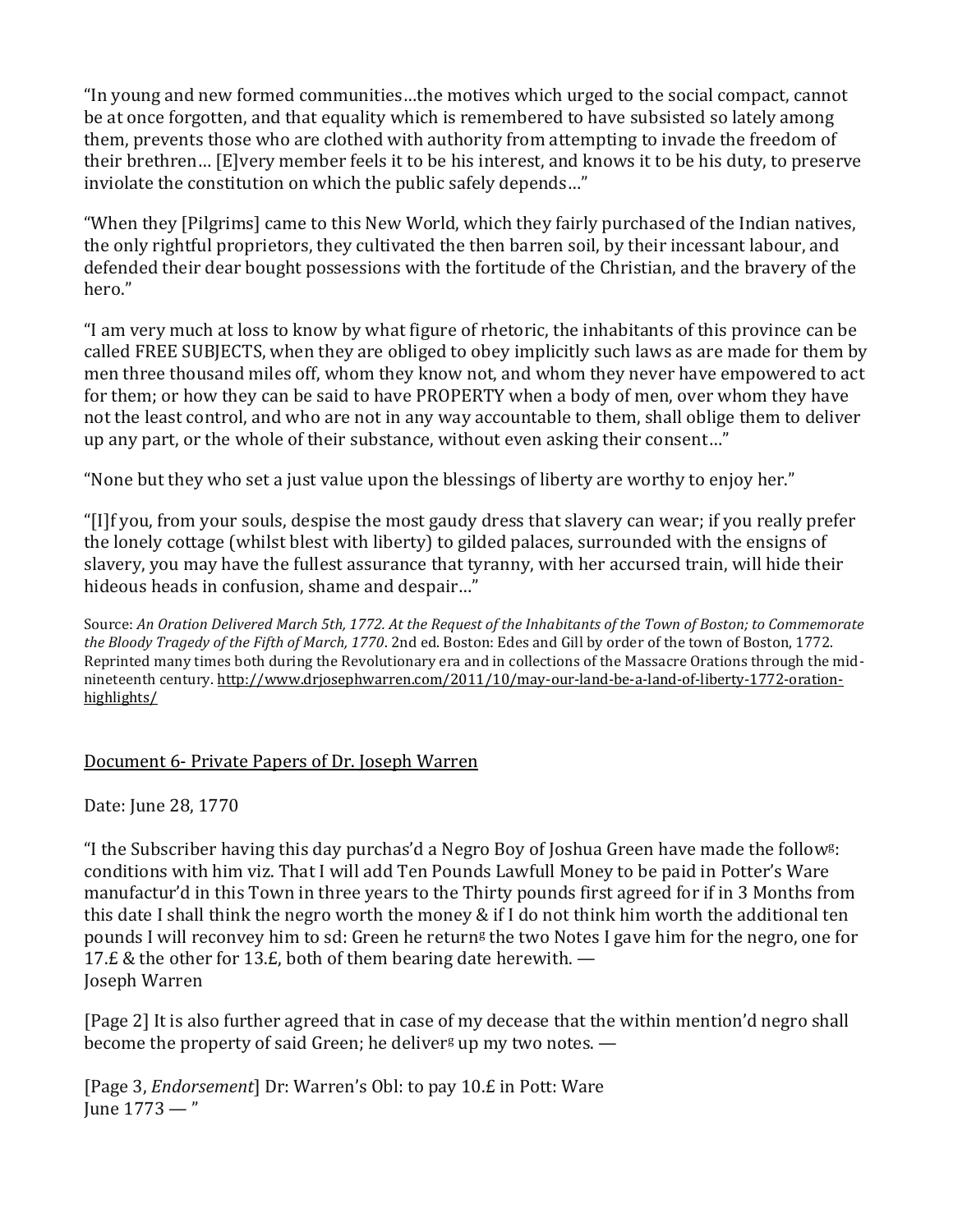Source: In *Samuel A. Green Papers,* Massachusetts Historical Society, Boston. http://www.drjosephwarren.com/2012/03/30-pounds-and-pottery-for-a-slave/

Document 7- Probate Records of Dr. Joseph Warren (1757)

Dates: 1756 thru 1757

Accounting Vol. 64, p. 470 (also noted as Vol. 51, p. 5-6, dated Jan 5, 1756.)

Doner Appraisal Vol. 64, pp. 471-472

(Vol. 51 for 1756-1757) May 2, 1766 1495/7 Pounds total including: "One old Negro Man serv<sup>t</sup> & young Negro Girl" valued at 26/13/4. Vol. 51, p. 630, 800/0/0 for house, barn + 30 acres includes additional acreage. Animals: one yoke oxen + 1 horse + 3 cows valued at 26/18/0. Apparel not appraised because it was "cut up" for children's use. Settlement Vol. 64, p. 473

Release Vol. 86, p. 297

Source: Extracts of Joseph Warren (2nd), Docket 11189*, Suffolk County Probate Records*, New England Historical and Genealogical Society, Boston. For Guardianship, see Docket #11626 for year 1757. "30 Pounds and Pottery for a Slave." Doctor Joseph Warren RSS. Accessed March 6, 2015. [http://www.drjosephwarren.com/2012/03/30-pounds](http://www.drjosephwarren.com/2012/03/30-pounds-and-pottery-for-a-slave/)[and-pottery-for-a-slave/.](http://www.drjosephwarren.com/2012/03/30-pounds-and-pottery-for-a-slave/)

#### Document 8- Excerpt from Professor Joanne Pope Melish's *Disowning Slavery: Gradual Emancipation and "Race" in New England 1780-1860* (1998)

According to the first general census of New England's population in 1715, there were 158,000 whites, or about 26,333 families, and 4,150 "negroes," or about one "negro" for every six white families. The Massachusetts governor, Sir Francis Bernard, reported that the colony's 1763 population of 200,000 "souls" included 2,221 "negroes and mulattoes"- noting, however, that "as all returns before mentioned were taken in order to make a rate of taxes… they are certainly short of the truth." It is possible that by midcentury in Connecticut, Rhode Island, and Massachusetts (the three states with the largest populations of slaves), there were as many as one African for every four white families. Obviously, slaves were not distributed evenly among families across New England in this way; however, Jackson Turner Main, surveying Connecticut estate inventories, found that in 1700 one in ten inventories included slaves, with the incidence rising to one in four, by the eve of the Revolution, confirming the statistical incidence.

Source: https://books.google.com/books/about/Disowning\_Slavery.html?id=l6GrQkssEcUC

### Document 9: Law 91 from the Body of Liberties 1641 in Laws of the Massachusetts Colony from 1630 to 1686

There shall never be any bond slaveries, villinage, or Captivitie amongst us unles it be lawfull Captives taken in just warres, and such strangers as willingly selle themselves or are sold to us. And these shall have all the liberties and Christian usages which the law of god established in